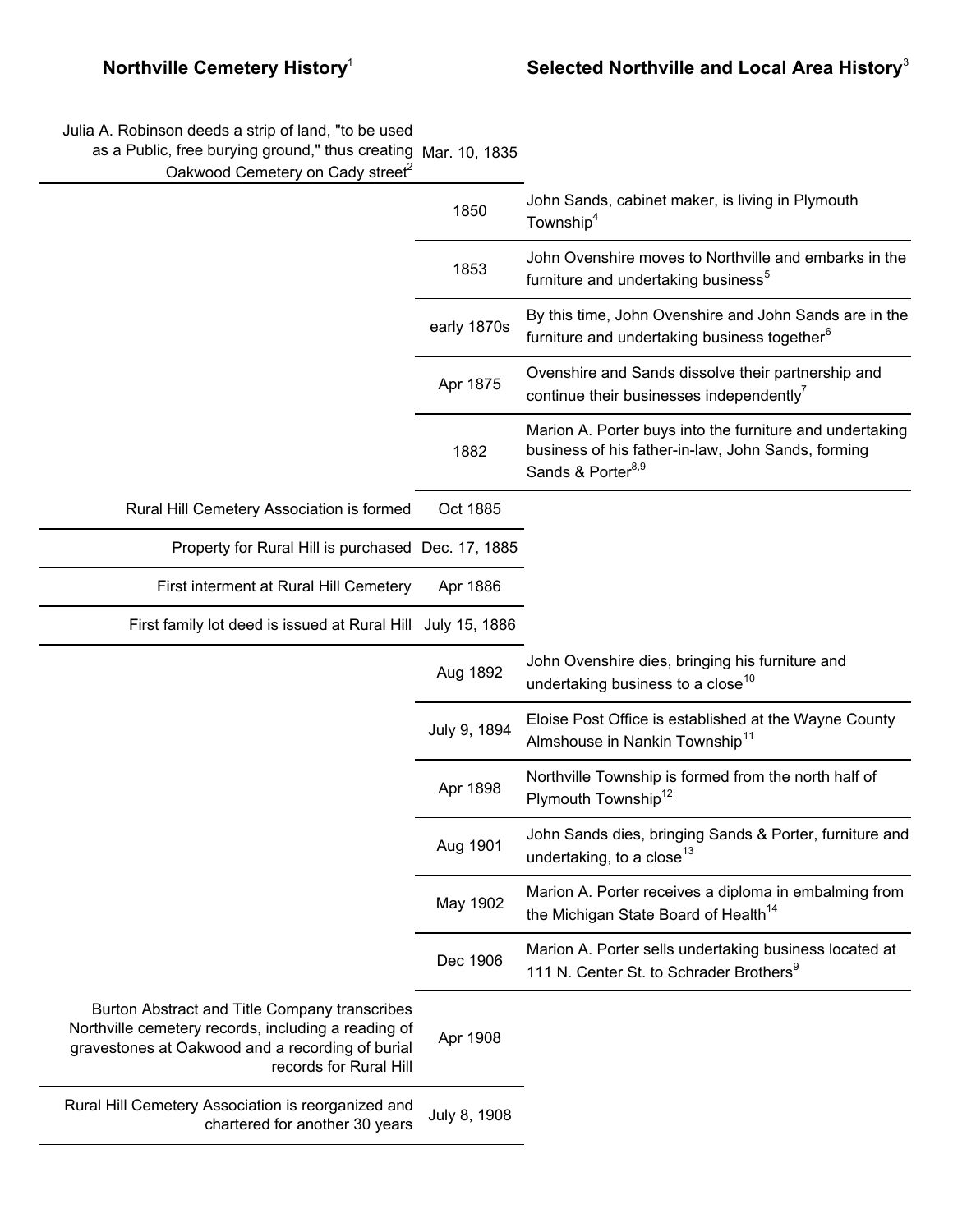|                                                            | 1911             | Wayne County Almshouse Complex in Nankin Twp<br>adopts the name Eloise <sup>15</sup>                                                                                            |
|------------------------------------------------------------|------------------|---------------------------------------------------------------------------------------------------------------------------------------------------------------------------------|
|                                                            | 1915             | By this time, the Eloise Complex in Nankin Twp<br>consists of three divisions: the Poorhouse, the<br>Psychiatric Asylum and the Tuberculosis Sanitarium <sup>16</sup>           |
|                                                            | Mar 1917         | Edward [Edwin] Sessions purchases the house on Main<br>St. that will later become Sessions Hospital <sup>17</sup>                                                               |
|                                                            | 1919             | Mrs. Harry (Mary T.) Bovee, a graduate nurse, opens<br>Bovee Hospital at their residence on Main St., with Dr.<br>Tom Henry as surgeon <sup>18</sup>                            |
|                                                            | 1920             | Mrs. Edwin (Winnifred) Sessions opens Session<br>Hospital in one room of their residence at 520 W. Main<br>St. <sup>19</sup>                                                    |
|                                                            | May 1920         | Dr. Tom Henry opens Henry Hospital, a 10-bed private<br>hospital on Main St. <sup>20</sup>                                                                                      |
|                                                            | 1921             | Maybury Sanitarium opens as Detroit Municipal<br>Tuberculosis Sanitarium <sup>21</sup>                                                                                          |
|                                                            | Oct 1921         | Henry Hospital closes after the illness and death of Dr.<br>Tom Henry <sup>22</sup>                                                                                             |
|                                                            | May 1922         | Bovee Hospital closes <sup>23</sup>                                                                                                                                             |
|                                                            | 1923             | Tuberculosis Sanitarium at Eloise is phased out and<br>transitioned into the Hospital and Infirmary <sup>16</sup>                                                               |
|                                                            | Jan 1923         | First mention of Sessions Hospital in The Northville<br>Record <sup>24</sup>                                                                                                    |
| 4.5 acres are added to west side of Rural Hill<br>Cemetery | bef. May 1923    |                                                                                                                                                                                 |
|                                                            | <b>July 1923</b> | Eastlawn Sanitarium, a private tuberculosis sanitarium,<br>moves from Detroit to Northville. It was located on<br>Buchner's Hill, where Allen Terrace now stands. <sup>25</sup> |
| Mausoleum is erected at Rural Hill                         | 1924             |                                                                                                                                                                                 |
|                                                            | Dec 1924         | Atchison Clinic (and later Atchison Hospital) opens at<br>48 W. Dunlap St. (Address changes to 501 W. Dunlap<br>in Dec 1926.) <sup>26</sup>                                     |
|                                                            | Sept 20, 1933    | Mrs. Winnifred Sessions sells Sessions Hospital, now<br>at a 10-patient capacity, to Miss Irene Fennell, who will<br>continue running it under the same name <sup>27</sup>      |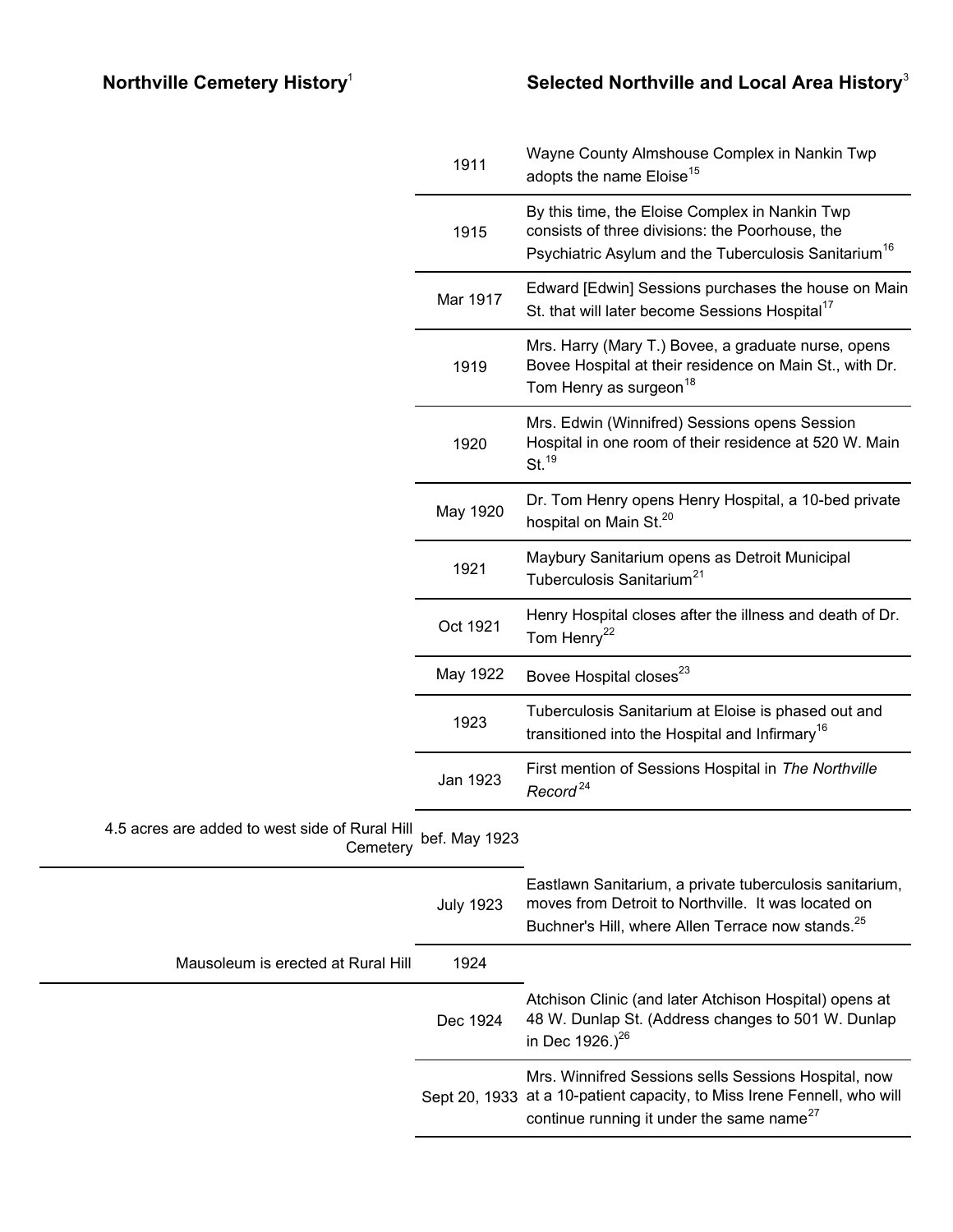## **Northville Cemetery History**<sup>1</sup> **Selected Northville and Local Area History**<sup>3</sup>

| New Cemetery Association is formed due to failing<br>finances                                                     | <b>June 1937</b> |                                                                                                                    |
|-------------------------------------------------------------------------------------------------------------------|------------------|--------------------------------------------------------------------------------------------------------------------|
|                                                                                                                   | Oct 1937         | Casterline Funeral Home opens at 122 W. Dunlap St. <sup>28</sup>                                                   |
| Northville Village Commission informally accepts<br>responsibility for the care and appearance of the<br>cemetery | Apr 1943         |                                                                                                                    |
|                                                                                                                   | Sept 18, 1945    | Eloise Hospital in Nankin Township is renamed Wayne<br>County General Hospital and Infirmary <sup>29</sup>         |
|                                                                                                                   | Jan 1947         | Schrader Brothers move business to 404 W. Main St. <sup>30</sup>                                                   |
| Rural Hill Cemetery Association sells cemetery to the<br>Village of Northville                                    | June 7, 1948     |                                                                                                                    |
|                                                                                                                   | 1952             | Northville State Hospital opens <sup>31</sup>                                                                      |
| Rural Hill Cemetery acquires 21 acres on south end                                                                | bef. 1953        |                                                                                                                    |
|                                                                                                                   | Mar 1953         | Phillips-Bahnmiller Funeral Co. purchases Schrader<br>Brothers' Northville location <sup>32</sup>                  |
|                                                                                                                   | Dec 1955         | Eastlawn Sanitarium is converted into Eastlawn<br>Resthaven, a convalescent home <sup>33</sup>                     |
|                                                                                                                   | <b>Nov 1956</b>  | Bahnmiller Funeral Home, 404 West Main St, is<br>purchased by Dempsey B. Ebert <sup>34</sup>                       |
|                                                                                                                   | 1959             | <b>Community General Hospital replaces Sessions</b><br>Hospital at 520 W. Main St. <sup>35</sup>                   |
|                                                                                                                   | Dec 1959         | St. Mary's Hospital opens in Livonia <sup>36</sup>                                                                 |
|                                                                                                                   | Mar 1960         | Atchison Hospital at 501 W. Dunlap St. closes, but<br>continues as a medical clinic <sup>37</sup>                  |
|                                                                                                                   | <b>Jul 1961</b>  | Community General Hospital at 520 W. Main St.<br>$closes^{38}$                                                     |
|                                                                                                                   | Dec 1964         | Northville Convalescent Center opens in the former<br>Community General (Sessions) Hospital building <sup>39</sup> |
|                                                                                                                   | Aug 4, 1969      | Maybury Sanitarium closes <sup>40</sup>                                                                            |
|                                                                                                                   | Aug 1974         | Northville Convalescent Center at 520 W. Main St. is<br>renamed Wishing Well Manor <sup>41</sup>                   |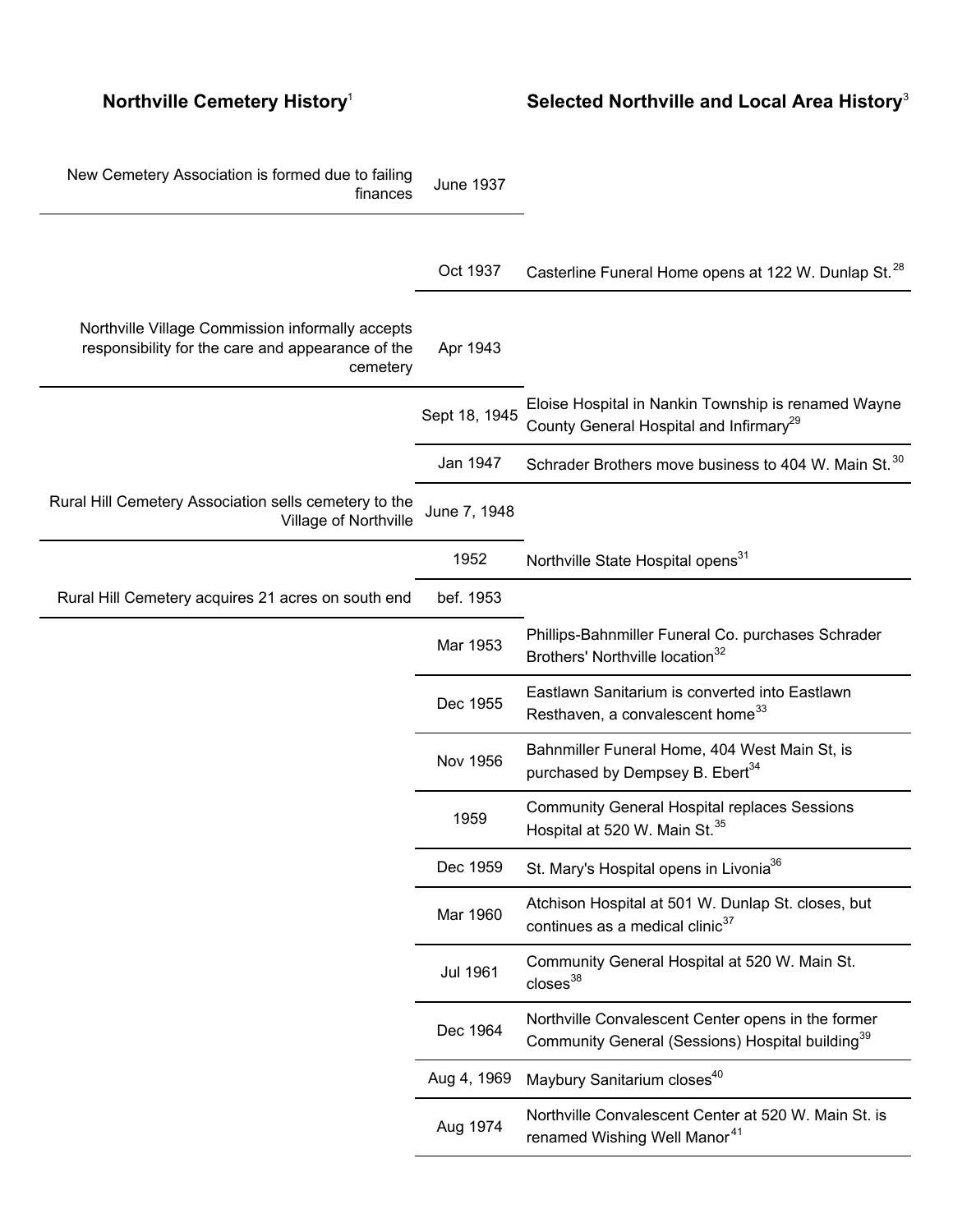|                                                                                                                                               | Feb 1976 | Eastlawn Resthaven closes <sup>42</sup>                                                             |
|-----------------------------------------------------------------------------------------------------------------------------------------------|----------|-----------------------------------------------------------------------------------------------------|
| First Rural Hill Transcription by Robert Geake<br>(Michigan State Senator) and Jack W. Hoffman<br>(author of Northville: The First 100 Years) | 1977     |                                                                                                     |
|                                                                                                                                               | 1984     | Wayne County General Hospital and Infirmary (formerly<br>Eloise) in Nankin Twp closes <sup>43</sup> |
|                                                                                                                                               | 1988     | Wishing Well Manor at 520 W. Main St. becomes Star<br>Manor of Northville <sup>44, 45</sup>         |
|                                                                                                                                               |          |                                                                                                     |
| 2nd Rural Hill Transcription by Northville Genealogical<br>Society, with Gloria Collins as editor                                             | 1990     |                                                                                                     |
| 3rd Rural Hill Transcription by Richard & Patricia Allen<br>of the Northville Genealogical Society                                            | 2003     |                                                                                                     |
|                                                                                                                                               | May 2003 | Northville Psychiatric Hospital closes <sup>46</sup>                                                |
| 4th Rural Hill Transcription by Joe & Jen Brodzik of<br>the Northville Genealogical Society                                                   | 2021     |                                                                                                     |

## **Citations**

 $^{\text{1}}$  All entries in this column refer to Rural Hill Cemetery, unless otherwise noted. For a more detailed history of Rural Hill, see "Rural Hill History" on Rural Hill Cemetery Database homepage

2 "History of Oakwood Cemetery is Dug Up by Earl L. Reed." *The Northville Record* , June 3, 1954, 3.

 $3$  All locations are in Northville, unless otherwise stated.

<sup>4</sup> 1850 U.S. census, Wayne County, Michigan, population schedule, Plymouth, p. 368b, dwelling 63, family 63, John Sands; digital image, *Ancestry.com* (http://www.ancestry.com : accessed 19 March 2021); citing NARA microfilm publication M432, roll 366.

5 "She Has Lived Eighty-Eight Years." *The Northville Record* , August 10, 1906, 1.

6 "Improvements." *The Northville Record* , October 11, 1873, 3.

7 "Business Changes." *The Northville Record* , April 10, 1875, 3.

 $^8$  Silas Farmer, *History of Detroit and Wayne County and Early Michigan, Vol. 2* , (Detroit: S. Farmer & Co., for Munsell & Co., New York, 1890), 1439.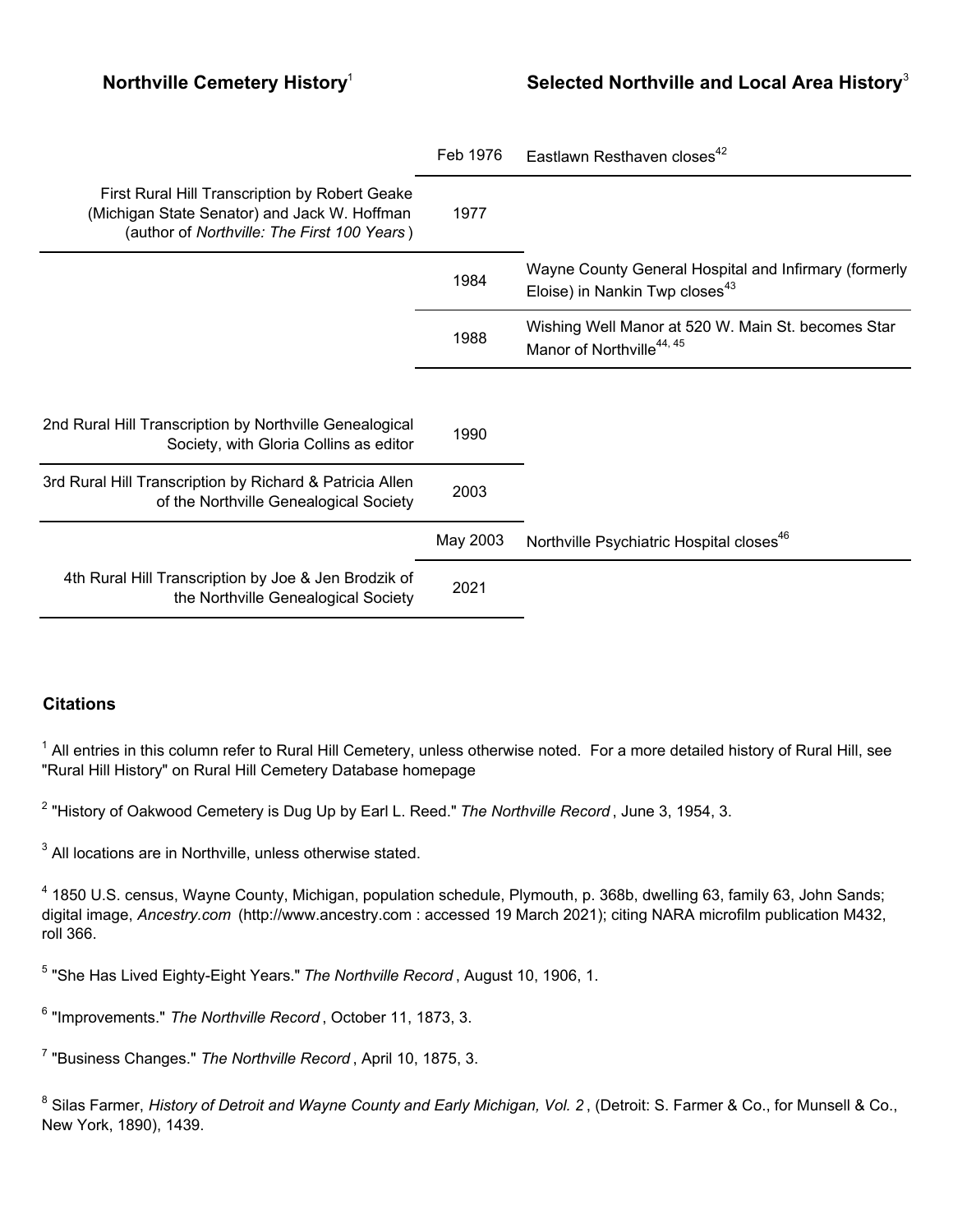"Northville: The City in Brief." *The Northville Record* , May 30, 1902, 5.

- Joan Richardson. "Like Little Eloise, the Hospital Just Grew Up." *Detroit Free Press* , May 17, 1982, 3A.
- Patricia Ibbotson. *Eloise: Poorhouse, Farm, Asylum, and Hospital* , 1839-1984. Arcadia Publishing, 2002.

"Northville Newslets." *The Northville Record* , March 23, 1917, 5.

- "Northville Newslets." *The Northville Record* , May 28, 1920, 11.
- "Says Sanitarium Leads Country." *The Detroit Free Press* , November 29, 1921, 2.
- "Dr. Tom B. Henry Dies." *The Northville Record* , October 28, 1921, 4.
- "Local." *The Northville Record* , May 5, 1922, 5.
- "Local." *The Northville Record* , January 12, 1923, 5.
- "East Lawn Sanitorium Dedicated." *The Northville Record* , July 20, 1923, 1.

- "Casterline Remodels Home Into Funeral Chapel." *The Northville Record* , October 22, 1937, 1.
- "Eloise No Longer." *The Detroit Free Press* , September 19, 1945, 1.
- "Announcing the New Schrader's Funeral Home." *The Northville Record* , January 31, 1947, 5.
- "Mental Hospital Receiving Patients." *The Northville Record* , March 20, 1952, 4.
- "Letter from Schrader's Funeral Home." *The Northville Record* , March 12, 1953, 2.
- "Announcing Eastlawn Resthaven, Incorporated." *The Northville Record* , December 1, 1955, 11.
- "Announce Purchase of Bahnmiller's." *The Northville Record* , November 22, 1956, 5.

"M. A. Porter to Retire." *The Northville Record* , December 28, 1906, 1.

<sup>&</sup>lt;sup>10</sup> "Another Landmark Gone." The Northville Record, August 4, 1892, 1.

Walter Romig. *Michigan Place Names.* (Detroit: Wayne State University Press, 1986), 182.

"Two Good Tickets." *The Plymouth Mail* , April 1, 1898, 1.

 "Michigan, U.S., Death Records, 1867-1952," database, *Ancestry.com* (http://www.ancestry.com : accessed 19 March 2021), entry for John Sands, 26 August 1901.

"Northville Has Private Hospital." *The Northville Record* , November 7, 1919, 1.

"Miss Fennell Buys Sessions Hospital." *The Northville Record* , October 6, 1933, 1.

 "Professional Cards. Dr. R. E. Atchison, Physician and Surgeon." *The Northville Record* , December 5, 1924, 4 and December 17, 1926, 2.

"Miss Fennell Buys Sessions Hospital." *The Northville Record* , October 6, 1933, 1.